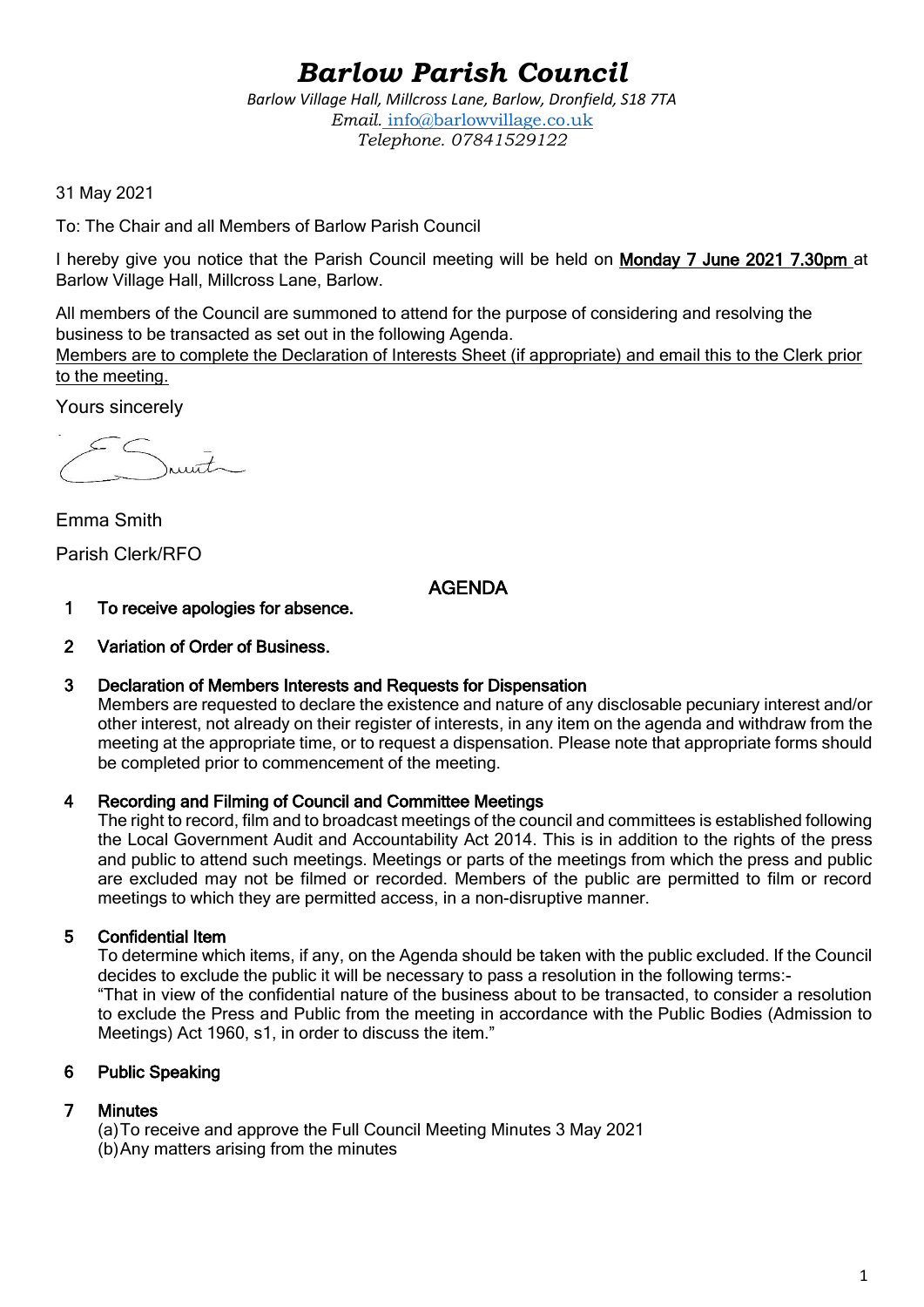## 8 Planning Matters

- (a) To consider applications/appeals received from the Planning Authority and to submit comments. Please view online before the meeting at [https://planapps-online.ne-derbyshire.gov.uk/online](https://planapps-online.ne-derbyshire.gov.uk/online-applications/)[applications/](https://planapps-online.ne-derbyshire.gov.uk/online-applications/)
	- NED/21/00309/FLH Application for balcony and driveway at 47 Valley Road, Barlow
	- NED/21/00409/FL Application for the demolition of an agricultural building and the erection of a replacement agricultural building at Granby House Farm, Newgate, Barlow
	- NED/21/00399/FL Application for a farmers/forester's house; the erection of three agriculture and forestry storage & work buildings including a timber drying-kiln and other machinery; the construction of an access track; the installation of a drilled ground source heat pump; and the erection of a charcoal furnace in the woodland at Field at Grid Reference 434296 376242 Gateland Lane, Barlow
	- NED/21/00546/FL Demolition of garage and storage building and construction of 2 storey building with double garage and first floor used as a holiday let at Coronation Cottage, Mill Lane, Barlow
	- NED/21/00441/FLH Application for replacement of lean to green house with single storey side extension and a detached double garage at 42 Mods Lane, Barlow
	- NED/21/00448/FL Change of use of out buildings to dwelling, single storey and two storey front extensions, single storey side extension, alterations to roof including front dormer and skylights on front and rear and on converted outbuildings. Increase in roof height of existing outbuildings and extension to form single storey workshop. Demolition of open-sided hay barn and installation of ground source heat pump and sewage treatment plant (private drainage system) (affecting the setting of a Listed Building) at Barlow Lees Farm, Barlow Lees, Barlow
	- NED/21/00449/FL Erection of stable block with associated hardstanding, use of land for equestrian purposes and improvements to existing access at Barlow Lees Farm, Barlow Lees, Barlow
	- NED/21/00564/FLHPD Application under the neighbour notification scheme for a single storey rear extension at Barlow Croft, Barlow
	- NED/21/00601/AMEND Non material amendment to planning application 20/01271/FL to omit front bedroom window, insert window and door on left hand gable, move bins to front and omit fencing surround and extend roof over front door to provide canopy at Acorn House, Far Lane, Barlow
- (b) To note Planning Decisions
	- NED/21/00095/FLH Proposed porch and detached building incorporating garage, playroom and office (Amended plans) at Willow Cottage, Mill Lane, Barlow - Approved 27 April 2021
	- NED/21/00482/AMEND Application for a non-material minor amendment to planning approval 19/00491/FLH to change the pitch of the roof of the front porch and replacement of some of the glazing in the dormer with a solid rendered finish at Hillcrest. Newgate, Barlow -Approved 30 April 2021
- (c) To discuss any other planning matters, appeals, etc

## 9 District Councillor Report

## 10 County Councillor Report

## 11 Police Liaison Officer/Crime Report – March 2021

## 12 To note the Parish Clerks Report and correspondence received

- (a) Councillor resignations received Cllr Crowley and Cllr Turner
- (b) Hall enquiries Zumba, Dog Portrait Photography and Monday night Bootcamp
- (c) DALC May and June 2021 Newsletter
- (d) NEDDC Welcome Back Fund
- (e) Main border next to the village green with shrubs
- (f) Mods Lane Footpath Commonside Road to Public Footpath 30
- (g) Road Closure Notice Unnamed Section of B6050 Cutthorpe To facilitate studding and lining works – Derbyshire County Council
- (h) Donation to St Lawrence Church
- (i) To note the Working Group meeting on 14 June at 6pm at the Village Hall

## 13 Finance Report

(a) To approve the Bank Reconciliation for May 2021